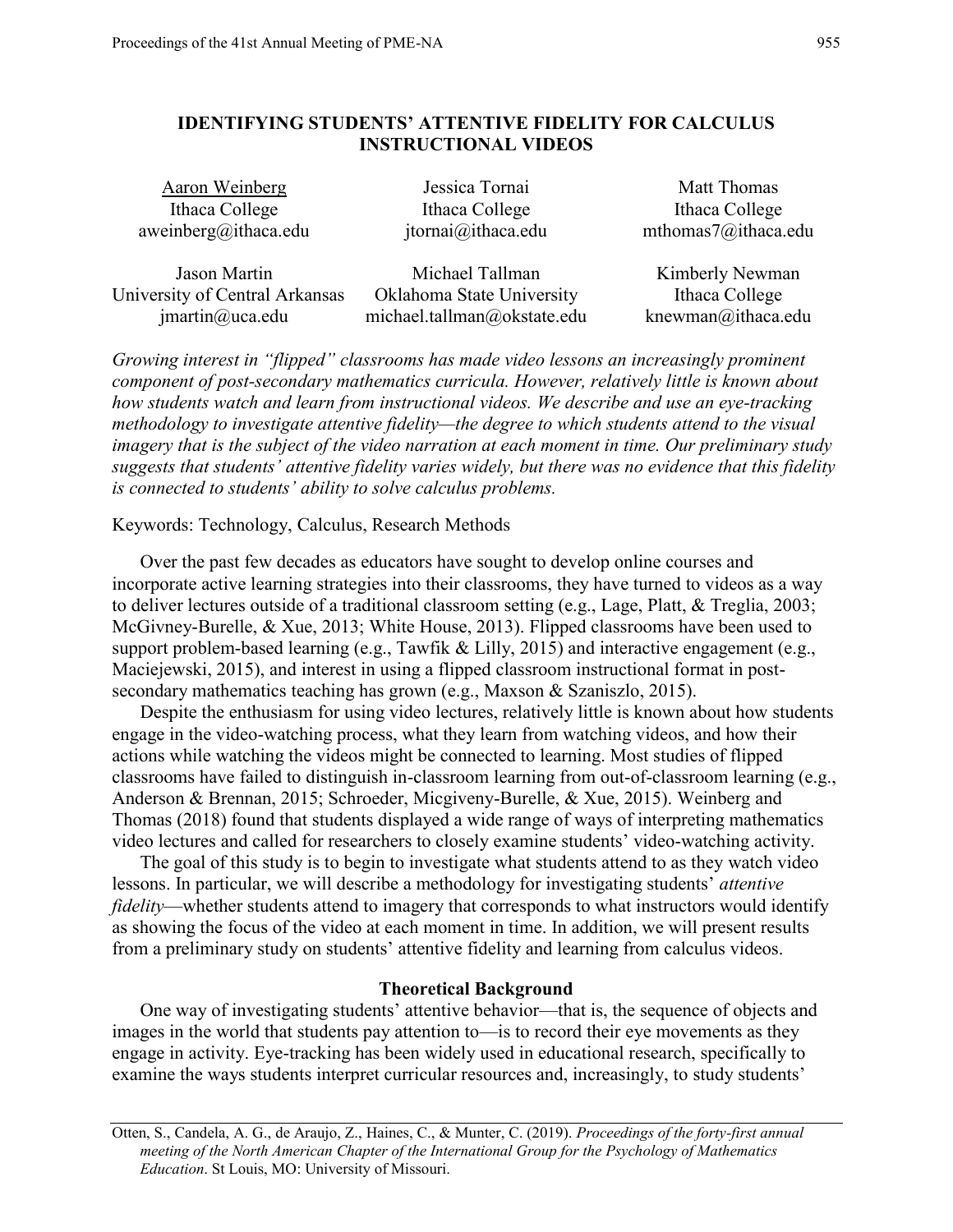mathematical thinking (e.g., Andrá et al., 2015; Inglis & Alcock, 2012; Lee & Wu, 2018; Mock, Huber, Klein & Moeller, 2016; Ogren, Nyström & Jarodzka, 2017). Eye-tracking offers a substantial advantage over self-reporting methods, which are constrained by students' limited ability to accurately reconstruct and reliably communicate their thinking in the moment.

When people interact with visual stimuli, they make a sequence of *fixations* in which their foveal vision (i.e., the center of the field of vision) is focused on a particular point for roughly 200 to 500ms (Hyönä, 2010). These fixations are connected by *saccades*, which move the foveal vision to new locations without processing information. Fixations may indicate cognitive attention (Andrá et al., 2015), difficulty extracting information (Jacob & Karn, 2003), mental calculation (Hartmann, Mast, & Fischer, 2015), or bored staring.

The *eye-mind hypothesis* (Just & Carpenter, 1980; Rayner, 2009) proposes that there is a positive relationship between what a person looks at and what they attend to. Researchers typically assume that eye movements correspond to cognitive operations (Obersteiner & Tumpek, 2016). However, Holmqvist et al. (2011) noted that it is possible for a person to be thinking about something other than what their eyes are fixated upon. From a slightly different perspective, Abrahamson and Bakker (2016) proposed that eye movements are *part of* the individual's cognitive processes rather than reflecting separate mental processes.

### **Methods and Methodology**

The participants in the study were students enrolled in a first-semester calculus class at either a mid-sized comprehensive college or a large state university. All students in the sections were invited to participate and 13 volunteered to participate in (up to) eight interviews (all reported student names are pseudonyms). Each interview was conducted prior to the calculus topic being discussed in class. For this report, we chose a video about Riemann sums because it involved both procedural and conceptual aspects—that is, it was designed to support students' understanding of how to construct a Riemann sum and how to interpret its computation.

In the interview session, the students were first asked to solve several problems about Riemann sums using a think-out-loud protocol; the interviewer asked follow-up questions to probe their thinking. Then, the students watched a video about Riemann sums and solved several problems that were similar to the pre-video questions.

Participants' eye-movements were recorded with a Tobii X2-60 eye tracker mounted below a 22" LCD monitor. The eye-tracker captured the on-screen coordinate of each participant's fixation at a rate of 60 Hz; we called each time at which coordinates were captured a *moment*. At the beginning of each interview, the eye tracker was calibrated with a 9-point display. The participants viewed the screen without a head restriction from approximately 2 feet away, which corresponded with roughly 0.5-degree accuracy (Tobiipro, 2019).

To identify whether students attended to areas of the screen that correspond to what instructors would identify as the primary foci of each moment of the video, we created one or more rectangular *areas of interest* (AOIs) on frames of the video. We defined two types of AOIs: A *primary AOI* was meant to capture whether or not a student was focusing on the area of the screen that was conveying new knowledge or visual aids for the narration. These included:

- Areas that contained numbers or shapes to which the narrator of the video was referring
- Areas that contained text that the narrator was reading
- $\bullet$  Areas that contained deictic animations (e.g., arrows, boxes, or circles being drawn)
- Areas that contained other active animations that illustrated a mathematical concept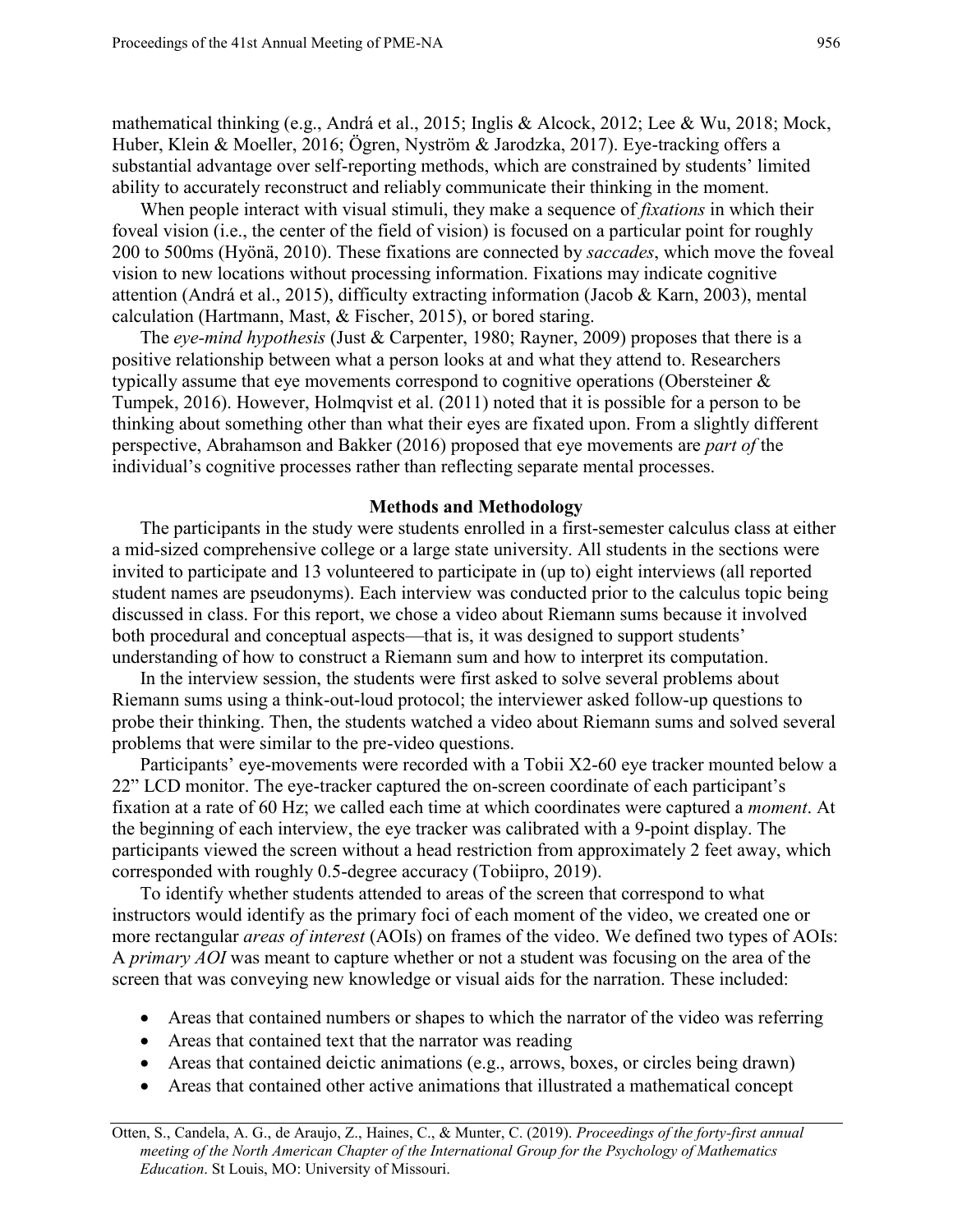A *secondary AOI* was meant to capture areas that were directly related to—or important for understanding—the primary AOI, but were not the immediate object of the narrator's focus. For example, Figure 1 shows a frame from the video with one primary (in red) and two secondary AOIs (in yellow and blue). At this moment, the narrator reads "At 90 km dust accumulates at a rate of 6 mg per km," highlighted by the primary AOI. This speech refers to the numbers 90 and 6 and the units in the table, so these were included in Secondary AOIs because they added relevant contextual information to help understand the subject of the Primary AOI.



**Figure 15: A Frame from the Video Showing One Primary and Two Secondary AOIs**

Primary AOIs were defined for each section of the video that described mathematical concepts, but not for sections that introduced the context for the video (dust accumulating on a Mars rover). Secondary AOIs were defined whenever applicable. In order to account for the lack of perfect accuracy in the eye-tracking recording, we created each AOI with roughly a quarter inch border around the intended on-screen imagery. We measured attentive fidelity by determining whether a student's fixation was contained in one of the defined AOIs. The eyetracker also reported information about whether it was able to locate a fixation anywhere on the screen in each moment, indicating whether or not the participant was looking at the screen.

## **Results**

The video that the participants watched included approximately 12,500 moments in which at least one AOI was defined. Due to hardware or calibration errors, two students had a large percentage of moments (61% and 73%) in which the eye tracker was unable to detect the eye location. Concerns about accuracy led us to remove these two students' data from the study.

Table 1 shows the percent of moments for which the location of each participant's fixation was in an AOI along with whether the participant provided a correct answer to the pre- and postvideo questions. The mean for the Primary AOIs was  $37\%$  (SD = 10.1%), for Secondary AOIs was 7% (SD=3.4%), and for all AOIs combined was 44% (SD=12.3%). There was substantial variation between the total percentages, with a minimum value of 22% and a maximum of 61%. There was also considerable variation in each participant's split between Primary and Secondary AOIs; for example, 45% of Camila's fixations were in Primary AOIs and only 7% were in Secondary AOIs, while Beth had much closer percentages—34% Primary and 13% Secondary.

There appears to be no relationship between whether a student had a high percentage of fixations on a Primary or Secondary AOI and their performance on the post-video questions. Of

Otten, S., Candela, A. G., de Araujo, Z., Haines, C., & Munter, C. (2019). *Proceedings of the forty-first annual meeting of the North American Chapter of the International Group for the Psychology of Mathematics Education*. St Louis, MO: University of Missouri.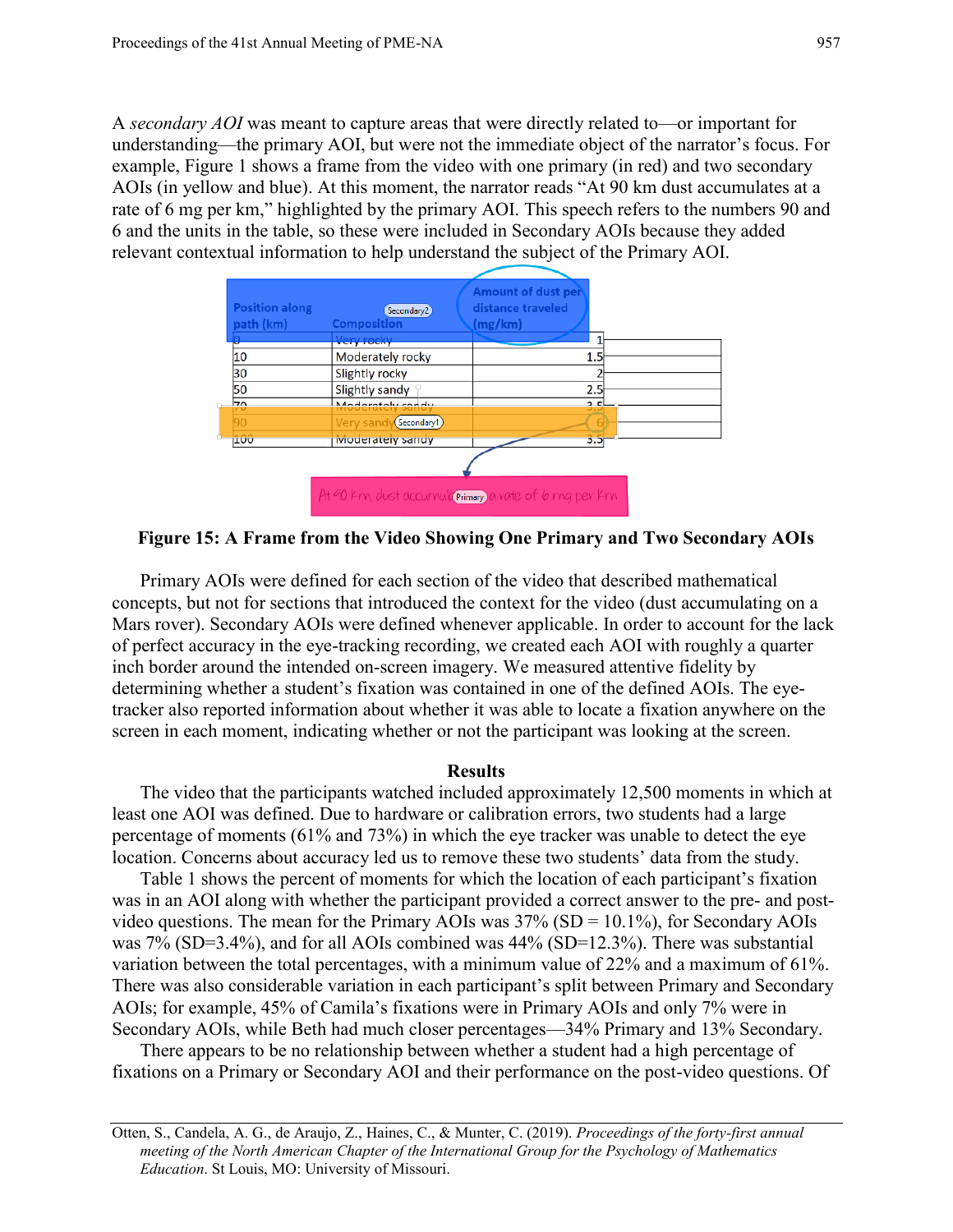the students who got a higher percentage of post-video questions correct than pre-video questions (*n*=6), their total percent of fixations in an AOI was between 22% and 52% with a mean of 40%; the students whose performance decreased (*n*=3) had a mean of 47%.

| <b>Table 2: Summary of Results</b> |                    |           |       |                                     |           |                     |
|------------------------------------|--------------------|-----------|-------|-------------------------------------|-----------|---------------------|
| Percent of Moments with a          |                    |           |       |                                     |           |                     |
|                                    | Fixation on an AOI |           |       | Pre/Post-Video Question Correctness |           |                     |
| Participant                        | Primary            | Secondary | Total | Pre-                                | Post-O1   | Post-Q <sub>2</sub> |
| Alec                               | 20%                | $2\%$     | 22%   | Incorrect                           | Incorrect | Correct             |
| Beth                               | 34%                | 13%       | 46%   | Incorrect                           | Correct   | N/A                 |
| Caleb                              | 50%                | 11%       | 61%   | Incorrect                           | Incorrect | Incorrect           |
| Camila                             | 45%                | $7\%$     | 52%   | Incorrect                           | N/A       | Correct             |
| Elouise                            | 32%                | 3%        | 36%   | Incorrect                           | Correct   | Correct             |
| Joaquin                            | 23%                | $7\%$     | 30%   | Incorrect                           | Incorrect | Incorrect           |
| Kayla                              | 43%                | 10%       | 52%   | Correct                             | Correct   | Correct             |
| Nina                               | 44%                | $7\%$     | 51%   | Correct                             | N/A       | Correct             |
| Rory                               | 26%                | $4\%$     | 30%   | Incorrect                           | Correct   | Incorrect           |
| Tristan                            | 44%                | $9\%$     | 52%   | Incorrect                           | Correct   | Correct             |
| Ursula                             | 41%                | 9%        | 50%   | Correct                             | Incorrect | Incorrect           |

## **Discussion**

In this study we described a new methodology using eye-tracking technology for investigating attentive fidelity—whether students attend to imagery in calculus videos that corresponds to what instructors might identify as the primary foci of the videos. This involved identifying areas of interest throughout the video and measuring students' eye fixations to determine the percent of fixations that were inside these AOIs. If we accept the eye-mind hypothesis, then these percentages indicate the percent of time students were paying attention to these areas of the screen or, similarly, the degree to which this imagery played a role in the students' thinking about the concepts described in the video. Given the nature of the video—in which the Primary AOIs were constantly changing—we believe that it is unlikely that students would be thinking about the Primary AOIs if their fixations were on another part of the screen.

Our preliminary data suggest that students display a wide range of attentive fidelity and that they frequently attend to areas of the screen other than those we believe are most germane to the concepts being described in the video at any given moment. This might suggest that creators of videos need to be careful to incorporate elements that might help direct students' attention to desired areas of the screen. Conversely, it might be the case that there is no way to ensure that students will attend to particular imagery.

Our sample data do not suggest that there is a connection between attentive fidelity and change in performance from pre- to post-video questions. However, with the "coarse" nature of this measure (one pre-video question and two post-video questions) and small sample size, such an inconclusive result is not surprising.

We believe that the construct of attentive fidelity could be a useful tool for analyzing and understanding students' behavior and cognition as they watch instructional videos. Expanding

Otten, S., Candela, A. G., de Araujo, Z., Haines, C., & Munter, C. (2019). *Proceedings of the forty-first annual meeting of the North American Chapter of the International Group for the Psychology of Mathematics Education*. St Louis, MO: University of Missouri.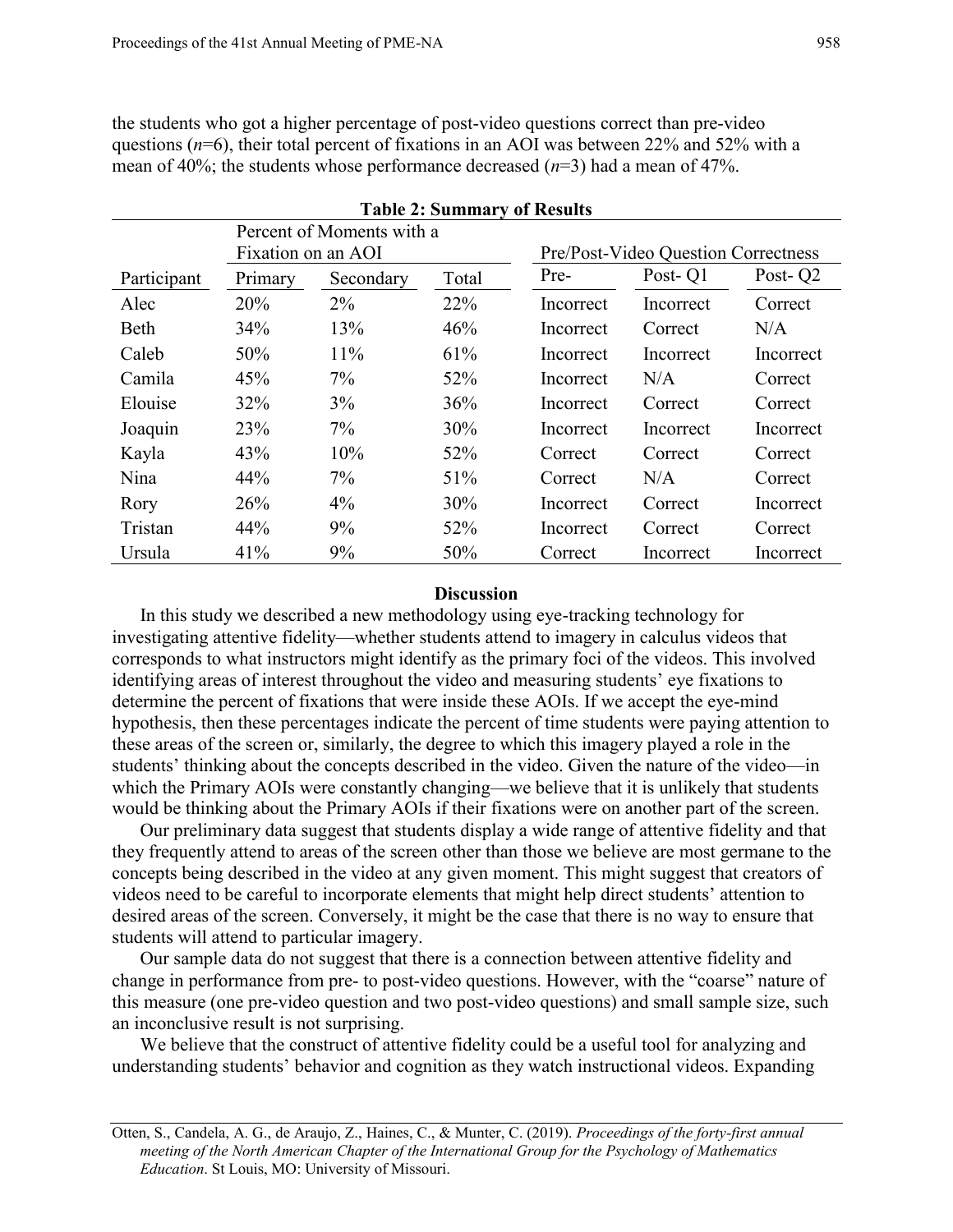the data corpus to include more videos, more students, and more detailed measures of learning would provide the foundation for generating a new, detailed perspective on student learning.

#### **Acknowledgments**

This material is based upon work supported by the National Science Foundation under Awards DUE # 1712312, DUE # 1711837 and DUE # 1710377.

#### **References**

- Abrahamson, D., & Bakker, A. (2016). Making sense of movement in embodied design for mathematics learning. *Cognitive Research: Principles and Implications, 1*(1), 33.
- Anderson L & Brennan, J. P. (2015) An Experiment in "Flipped" Teaching in Freshman Calculus. *Primus 25* (9– 10), 861–75. Doi: 10.1080/10511970.2015.1059916
- Andra, C., Lindström, P., Arzarello, F., Holmqvist, K., Robutti, O., & Sabena, C. (2015). Reading Mathematics Representations: An Eye- Tracking Study. *International Journal of Science and Mathematics Education*, *13*(2), 237–259. https://doi.org/10.1007/s10763-013-9484-y
- Hartmann, M., Mast, F. W., & Fischer, M. H. (2015). Spatial biases during mental arithmetic: Evidence from eye movements on a blank screen. *Frontiers in Psychology, 6*(1), 1–8.
- Holmqvist, K., Nyström, M., Andersson, R., Dewhurst, R., Jarodzka, H., & Van de Weijer, J. (2011). *Eye tracking: A comprehensive guide to methods and measures.* Oxford, UK: University Press
- Hyönä, J. (2010). The use of eye movements in the study of multimedia learning. *Learning and Instruction, 20,*  172–176. doi:10.1016/j.learninstruc.2009.02.013
- Inglis, M., & Alcock, L. (2012). Expert and novice approaches to reading mathematical proofs. *Journal for Research in Mathematics Education*, *43*(4), 358-390.
- Jacob, R. J. K., & Karn, K. S. (2003). Eye tracking in human-computer interaction and usability research: Ready to deliver the promises. In R. Radach, J. Hyona, & H. Deubel (Eds.), *The mind's eye: Cognitive and applied aspects of eye movement research* (pp. 573–605). Oxford, UK: Elsevier
- Just, M. A., & Carpenter, P. A. (1980). A theory of reading: From eye fixation to comprehension. *Psychological Review, 87,* 329–354.
- Lage, M. J., Platt, G. J., & Treglia, M. (2000). Inverting the classroom: A gateway to creating an inclusive learning environment. *Journal of Economic Education, 31,* 30-43.
- Lee, W. K., & Wu, C. J. (2018). Eye Movements in Integrating Geometric Text and Figure: Scanpaths and Given-New Effects. *International Journal of Science and Mathematics Education*, *16*(4), 699-714.
- Maciejewski W. (2015). Flipping the calculus classroom: An evaluative study. *Teaching Mathematics and Its Applications*, Dec 29;1–15.
- Maxson, K. & Szaniszlo, Z. (Eds.). (2015). Special Issue: Special Issue on the Flipped Classroom: Effectiveness as an Instructional Model [Special Issue]. *PRIMUS*, *25*(9-10).
- McGivney-Burelle, J., & Xue, F. (2013). Flipping Calculus. *Primus*, *23*(5), 477–486. doi: 10.1080/10511970.2012.757571
- Mock, J., Huber, S., Klein, E., & Moeller, K. (2016). Insights into numerical cognition: Considering eye-fixations in number processing and arithmetic. *Psychological Research*, *80*(3), 334-359.
- Obersteiner, A., & Tumpek, C. (2016). Measuring fraction comparison strategies with eye-tracking. *ZDM, 48*(3), 255–266
- Ogren, M., Nyström, M., & Jarodzka, H. (2017). There's more to the multimedia effect than meets the eye: is seeing pictures believing?. *Instructional Science*, *45*(2), 263-287.
- Rayner, K. (2009). The 35th Sir Frederick Bartlett Lecture: Eye movements and attention in reading, scene perception, and visual search. *Quarterly Journal of Experimental Psychology, 62*, 1457–1506.
- Roy, S., Inglis, M., & Alcock, L. (2017). Multimedia resources designed to support learning from written proofs: An eye-movement study. *Educational Studies in Mathematics*, *96*(2), 249-266.
- Schroeder, L. B., McGivney-Burelle, J., & Xue, F. (2015). To Flip or Not to Flip? An Exploratory Study Comparing Student Performance in Calculus I. *Problems, Resources, and Issues in Mathematics Undergraduate Studies*, *25*(9-10), 876–885. Doi: 10.1080/10511970.2015.1050617
- Tawfik, A. A., & Lilly, C. (2015). Using a Flipped Classroom Approach to Support Problem-Based Learning. *Technology, Knowledge and Learning*, *20*(3), 299–315. Doi: 10.1007/s10758-015-9262-8
- Otten, S., Candela, A. G., de Araujo, Z., Haines, C., & Munter, C. (2019). *Proceedings of the forty-first annual meeting of the North American Chapter of the International Group for the Psychology of Mathematics Education*. St Louis, MO: University of Missouri.